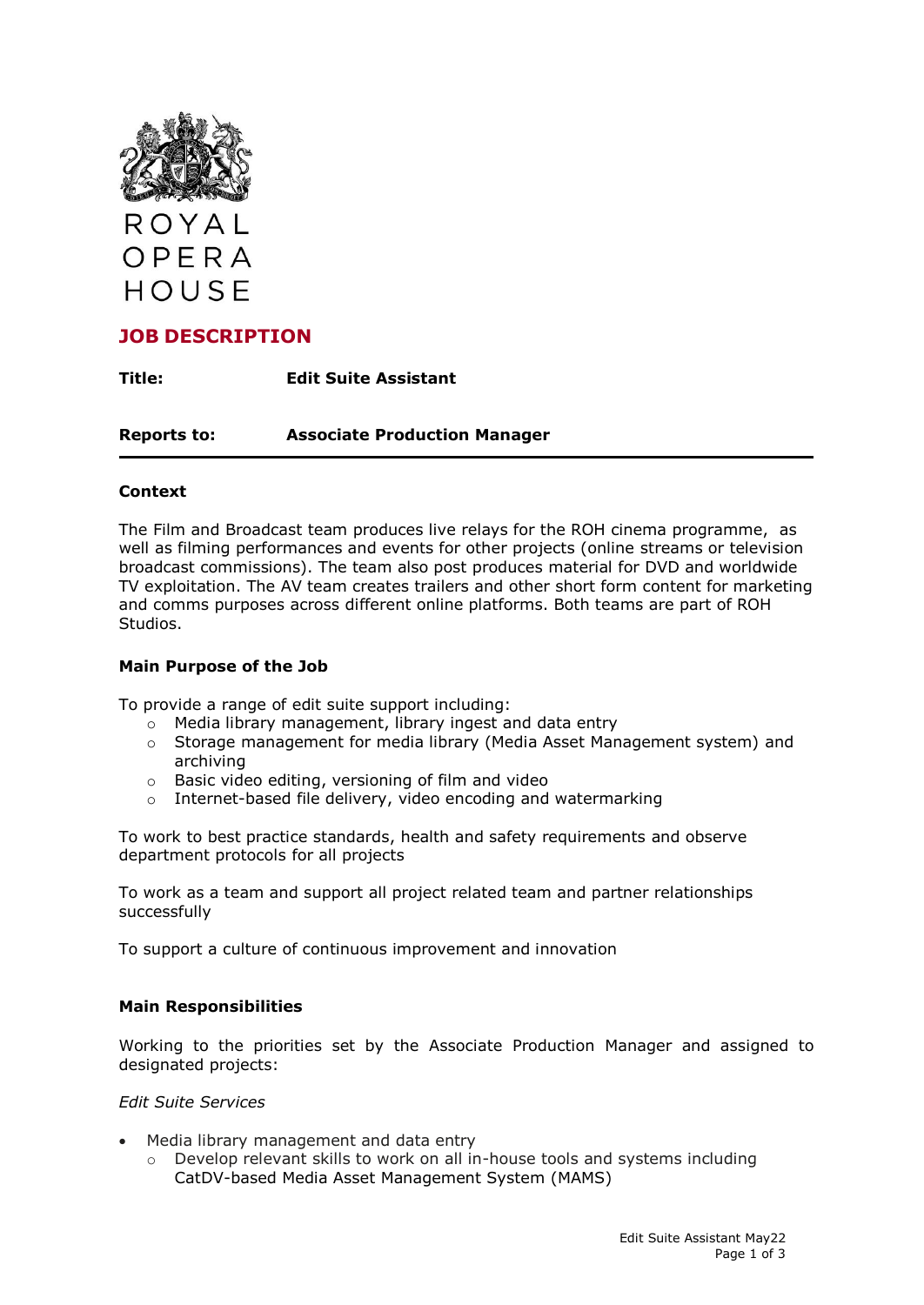- $\circ$  Operation and maintenance of media library, including metadata tags for media as appropriate
- o Data ingest of various digital formats, and extraction of data
- $\circ$  Transfer and verification of current camera rushes and historical material from hard drives
- Storage management
	- Maintain network-based hot and cold storage in a timely fashion as part of the Media Asset Management System (MAMS)
	- o Service archive retrieval requests
	- o Restore and archive footage from/ to tape (LTO) drives in the MAMS
- Video editing
	- $\circ$  Develop editing skills to be able to manage a range of standard requests
	- o Deliver short form clip requests in a variety of formats
	- $\circ$  Create deliverable materials utilising standard edit, encoding and transcoding equipment
	- o Undertake subtitle editing and format conversion
- Internet based file delivery
	- o Manage Internet-based file delivery of media assets, and media encoding as required for delivery for ROH streaming platforms
	- o Create slides with graphics to support live streams

## *Teamwork*

- Develop sufficient awareness of the operations, priorities and needs of the various teams involved in the designated projects to be able to operate effectively and deliver to priorities
- Understand the principles of the ROH filming protocol and other standard operating procedures
- Support all team and project relationships effectively including working with external partners and suppliers
- Work effectively as part of a small team, observing requirements for confidentiality and all department procedures and practices
- Maintain strong working relationships with other Audiences and Media teams and key stakeholders

## *Continuous Improvement*

- Contribute as a team player in ROH Studios and Audiences and Media
- Keep abreast of best practice, trends and new technologies relevant to the sector
- Manage own learning and continuous professional development relevant to the role
- Contribute to a culture of innovation and continuous improvement
- Uphold ROH values and behaviours: Treat each other with Respect | Be Open | Value the Highest Standards across all aspects of the role and support our goals for diversity and inclusion
- Support a culture of information sharing, collaborative working and cross-team working

# **PERSON SPECIFICATION**

# **Essential Knowledge / Skills and Experience**

## *Edit Suite Experience*

• Experience of working in an edit house or production company